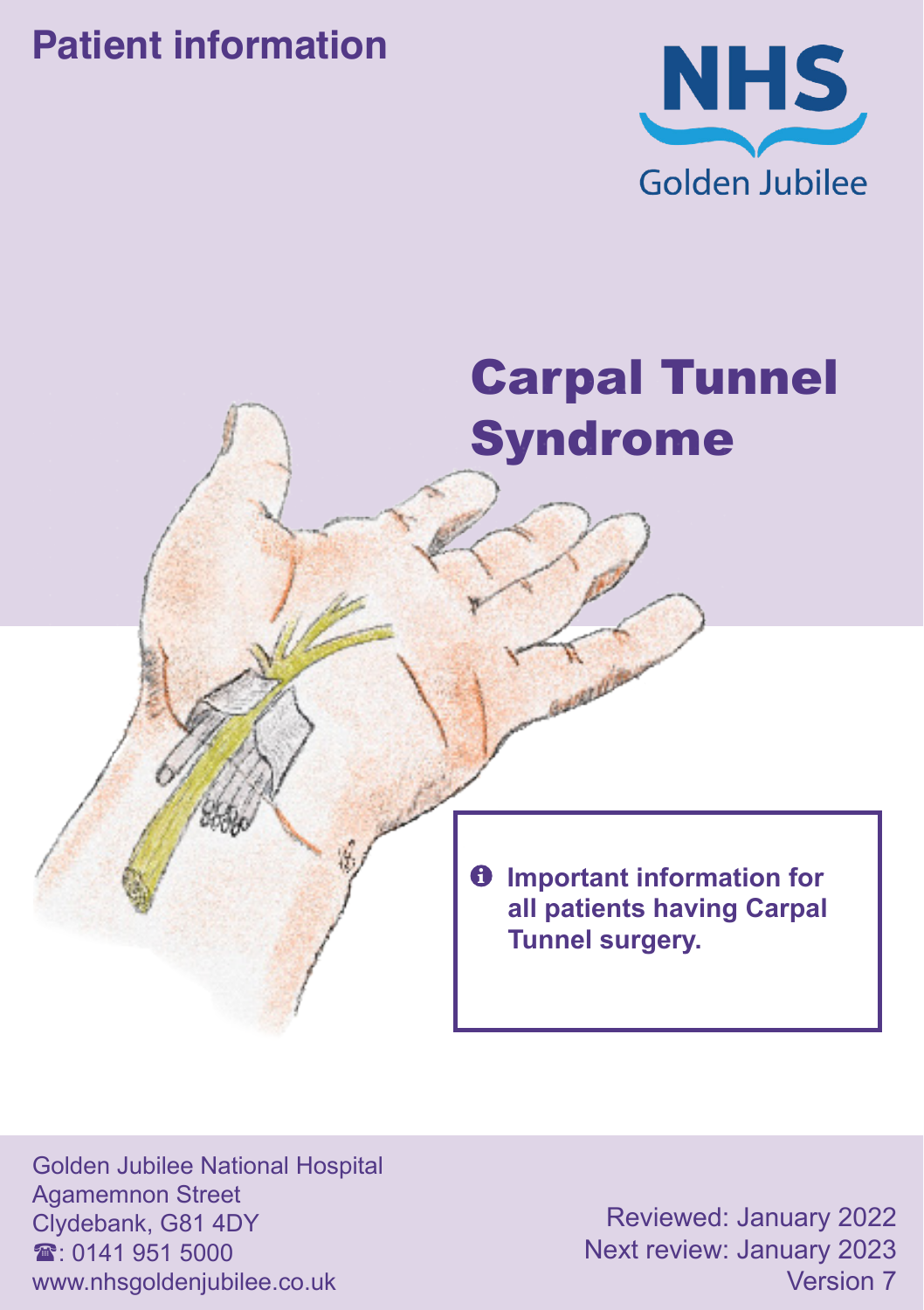## **About this booklet**

The purpose of this booklet is to tell you about Carpal Tunnel Syndrome, Carpal Tunnel Decompression Surgery, and looking after your wound.

## **Carpal Tunnel Syndrome**

#### **What is the Carpal Tunnel?**

The Carpal Tunnel is a bony canal at the base of the wrist bounded on three sides by the carpal bones and covered by a thick ligament. It is as wide as the thumb and contains the tendons that bend the fingers and thumb and the Median nerve.



## **What is Carpal Tunnel Syndrome?**

Carpal Tunnel Syndrome is caused by elevated pressure when the median nerve in the wrist area has become compressed as it passes under the Carpal Tunnel.

## **Who does Carpal Tunnel affect?**

It occurs more commonly in women than men by a ratio three to one, and generally affects people aged 30-50 years but can occur at any age. It can occur in people with arthritis, thyroid problems, during pregnancy or after a fracture, but in most people, no cause is identified.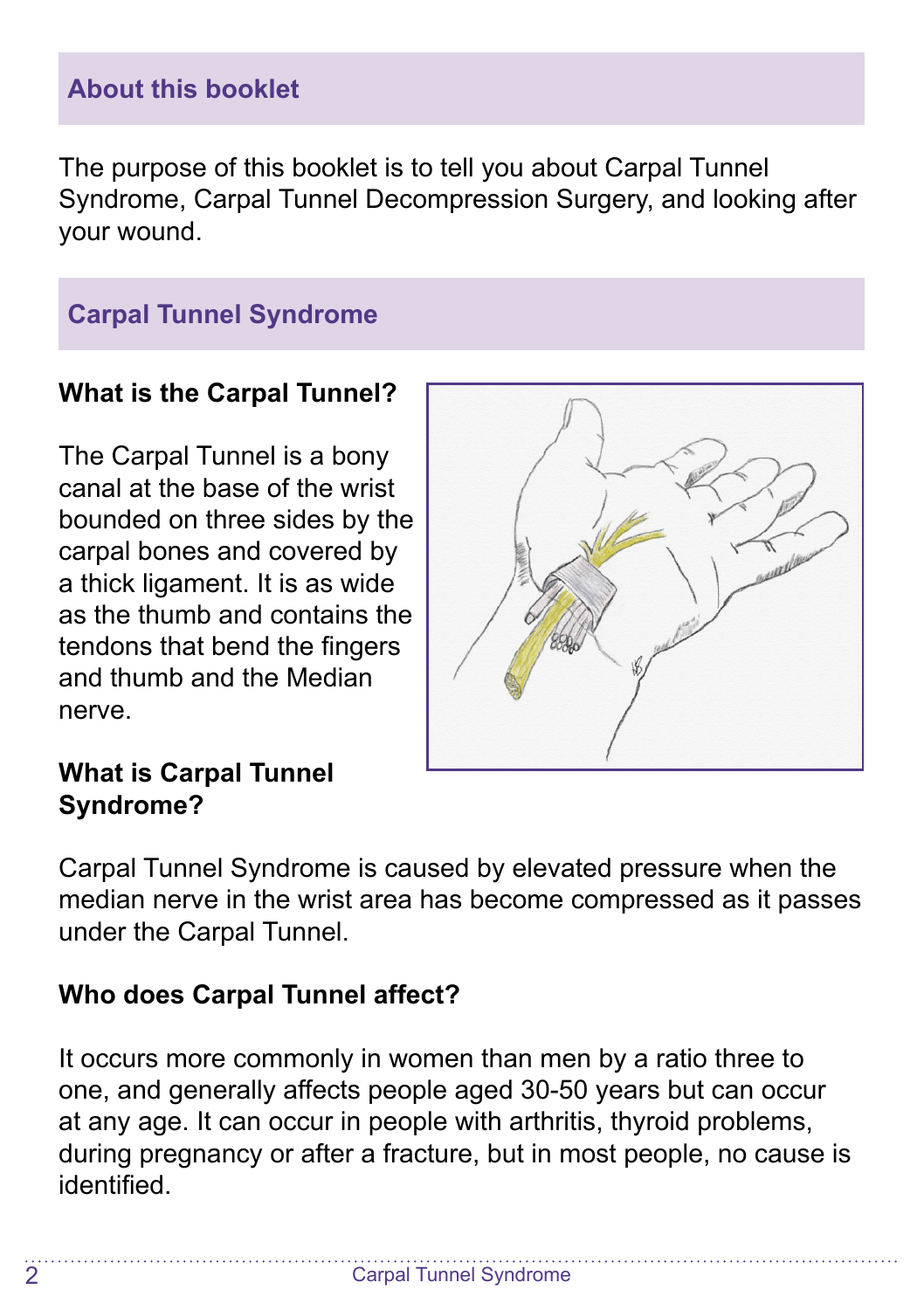## **What are the symptoms of Carpal Tunnel Syndrome?**

Carpal Tunnel Syndrome causes a pinching of the nerve, resulting in wrist pain, numbness and tingling. In the early stages, numbness and tingling are intermittent and sensation will return to normal. If the condition worsens, the altered feeling may become continuous, with numbness in the fingers and thumb together with weakness and wasting of the muscles at the base of the thumb.

Symptoms may include:

- altered feeling in the hand, affecting the thumb, index, middle and ring fingers (it is unusual for the little finger to be involved);
- pins and needles,
- a weak grip,
- feeling less coordinated, especially when carrying out fine hand movement,
- history of dropping things

## **How is Carpal Tunnel Syndrome treated?**

In the early stages, Carpal Tunnel Syndrome may be reversible if:

- provocative activities are reduced,
- anti-inflammatory drugs are taken,
- a wrist splint is used, and
- cortisone injections are given.

When non-operative treatments have failed and symptoms increase, surgical intervention can be carried out to prevent permanent nerve damage.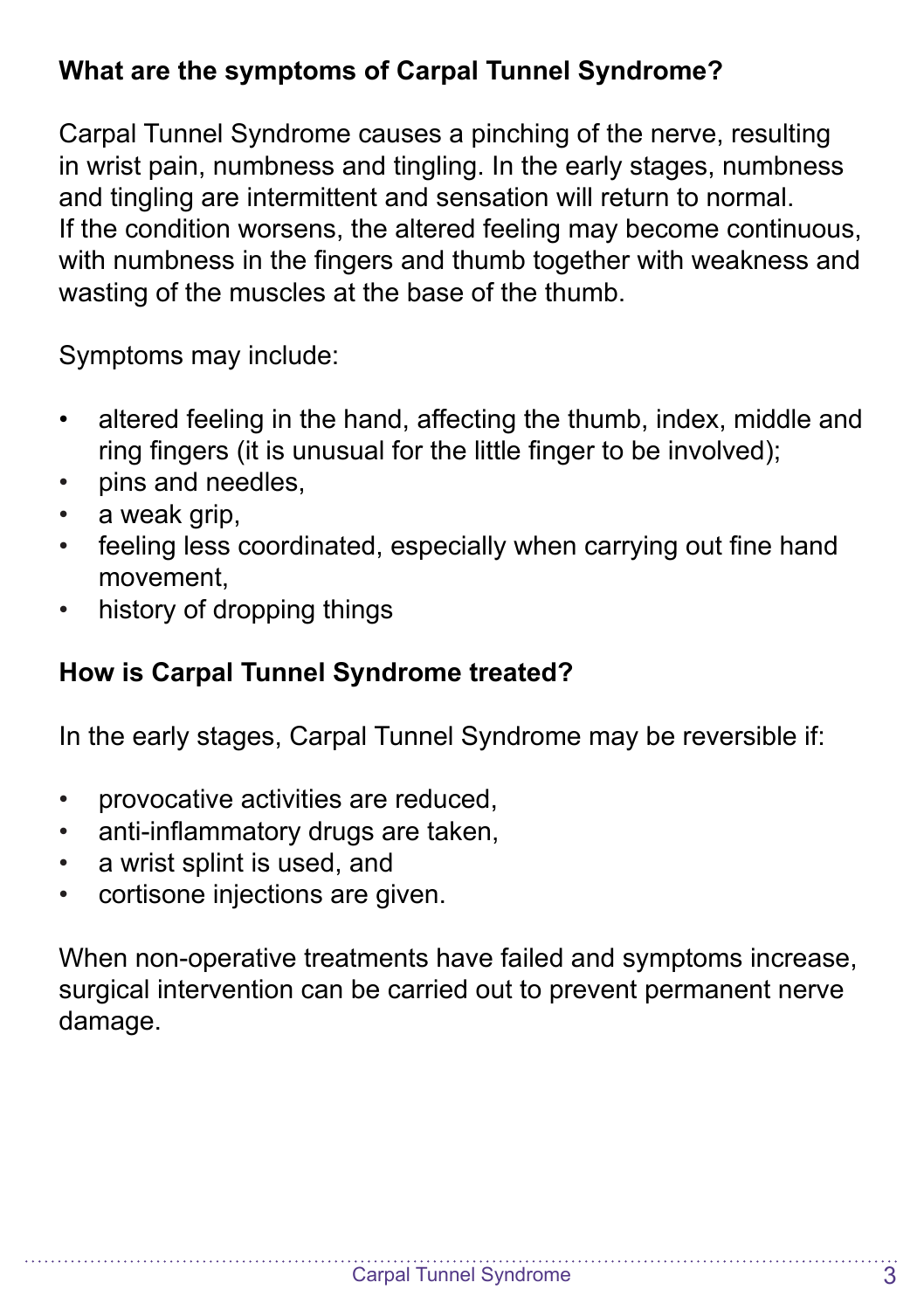## **About Carpal Tunnel Decompression Surgery**

## **What happens in the surgery?**

Carpal Tunnel Surgery takes the pressure off the Median Nerve.

The palm of your hand will be numbed with a local anaesthetic. This means you will not feel any pain during the surgery, but you may feel some pressure.

A tight band called a tourniquet will be placed on your upper arm to stop the blood flow for a few



minutes so that the surgeon has a good view to do the operation.

Your surgeon will make a small cut over the tunnel, divide the ligament that sits tight over the nerve, and close the wound with a couple of stitches.

The operation is performed as a day case and usually takes about 10 minutes.

## **What are the risks?**

Risks include:

- infection.
- bleeding.
- persistent symptoms,
- recurrent symptoms,
- stiffness of the hand
- Decrease in grip strength and a weak feeling for about six months, and
- a tender scar / pain either side of the scar.

 $\overline{\mathbf{A}}$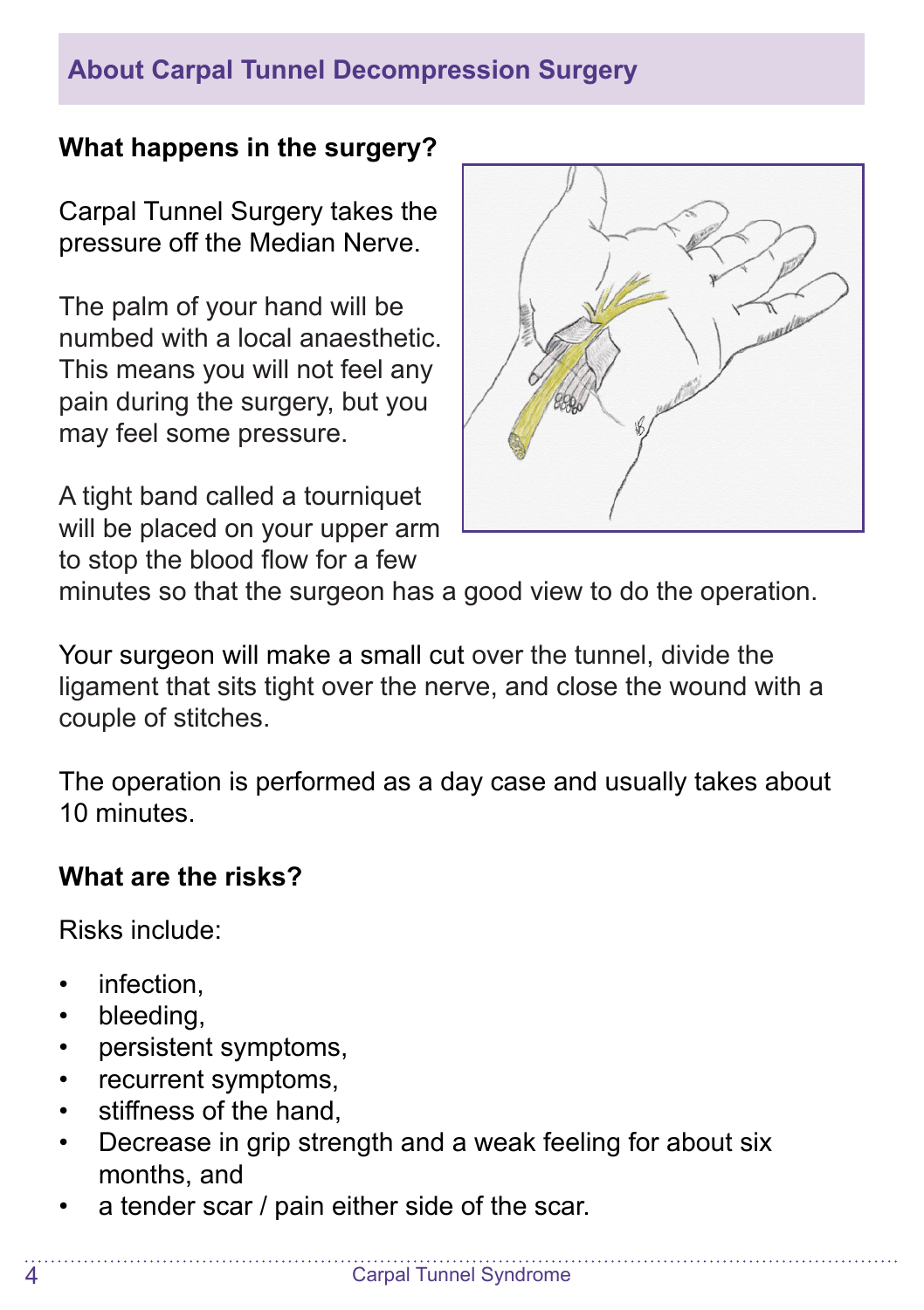Tenderness/ pain can last a few months, or up to one year in rare instances. This can be improved my massaging the scar after your stitches are removed.

## **What are the potential complications?**

The risk of a serious severe complication is very low.

There is a risk that the nerve or one of its small branches which supply sensation to your palm or the muscles which help move your thumb could get injured. This could leave you worse off than you are at the moment.

There is a very unusual and rare condition that can occur after any hand surgery. Complex Regional Pain Syndrome (CRPS) causes stiffness, swelling and pain out of proportion to what you have had done. This can be treated with special pain relief and physiotherapy but it can take a long time to recover from it.

## **After your surgery**

## **What happens immediately after my surgery?**

On return from theatre, you will have a bandage on your hand and your arm will be raised on a pillow or in a sling to keep it elevated to reduce any swelling.

The nursing staff will check your blood pressure and pulse. If this is all OK, you will be able to go straight home.

If you normally use a walking aid in the hand to be operated on, you will be seen by a Physiotherapist before you go home to ensure that you can walk safely. You should make sure that you keep your shoulder and elbow joints moving regularly on the operated side.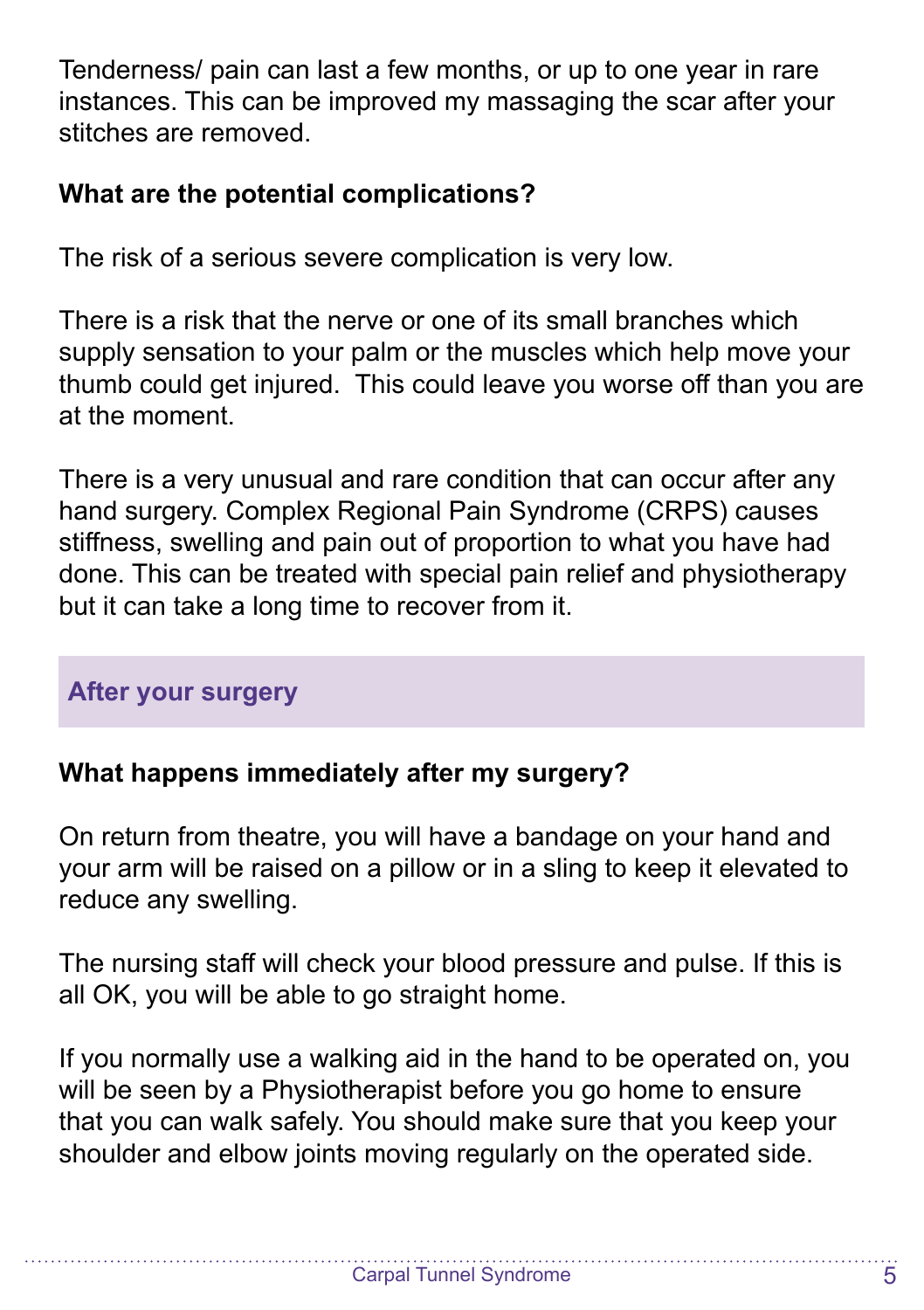## **What can I expect during my recovery from surgery?**

Night pain and tingling usually disappear within a few days. In severe cases, improvement of constant numbness and muscle weakness may be slow or incomplete. It generally takes about six months to regain full strength and three months for your scar to become comfortable.

## **When will I have my stitches removed?**

Your stitches can be removed by your practice nurse about 10- 14 days after the operation. You should contact your GP surgery when you go home to make an appointment to have your stitches removed.

## **When will I have a follow-up appointment and what will happen at it?**

Most people will not need to come back to the clinic for a follow-up appointment. If you have any problems or concerns, then you can telephone the ward or the orthopaedic clinic or email **handsurgery@gjnh.scot.nhs.uk** for advice.

## **What should I do if I experience any complications after my surgery?**

Contact the Surgical Day Unit immediately if you experience:

- any further swelling,
- increasing pain,
- numbness, or
- change in the colour of your fingers.

The Surgical Day Unit is open Monday to Friday from 9am to 6pm. Outwith these hours, call 0141 951 5000 and ask to speak to the Senior Nurse.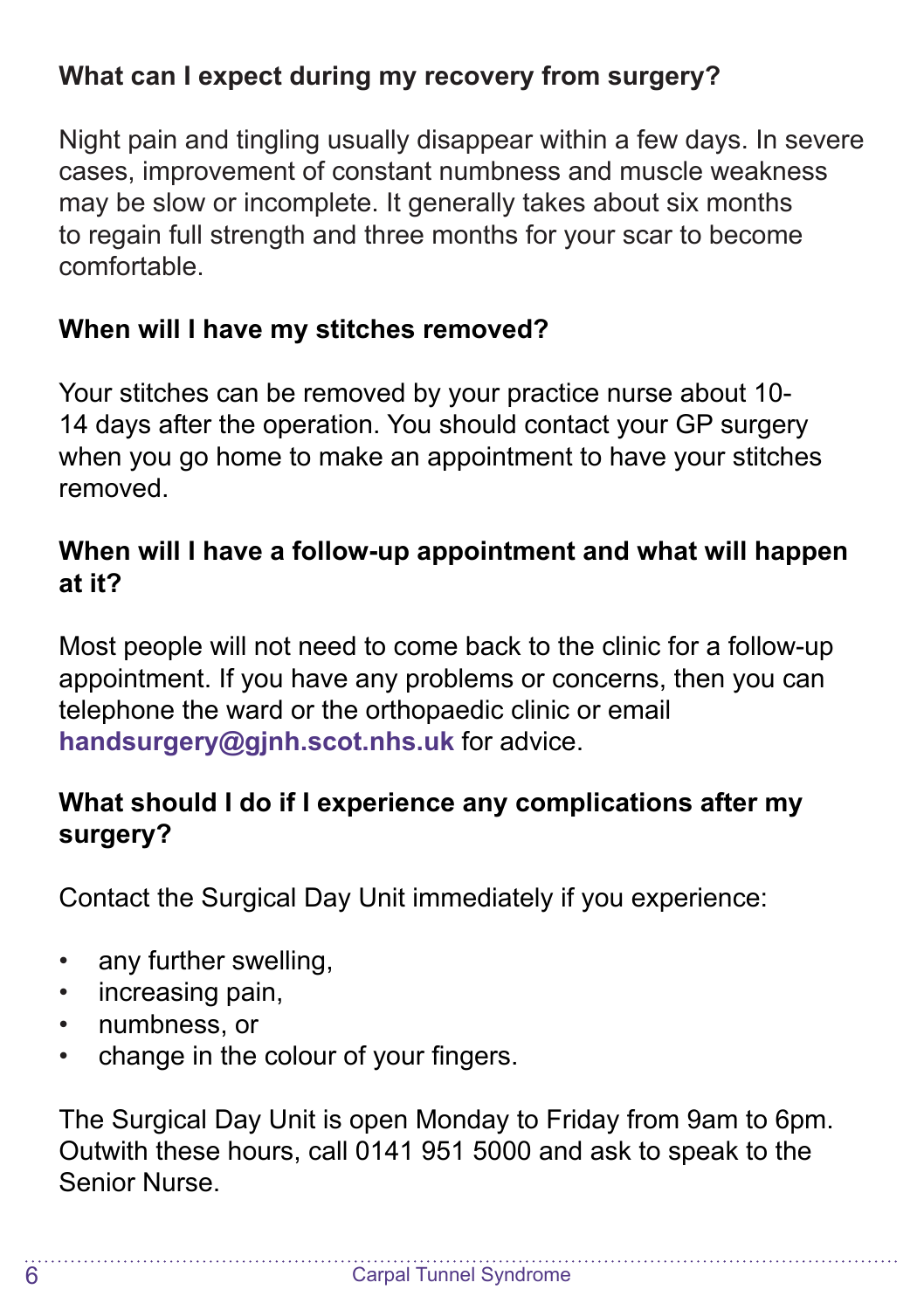#### **Dressings**

Keep your dressing clean and dry. You may need to use a plastic bag or rubber glove in the shower.

You may have been advised that you can take off the large bandage two days after your operation. You will have been supplied with some spare sticky dressings, but do not change this dressing unless you have to. If the dressing comes off by itself, try not to touch the wound, but do make sure that the skin is dry before replacing the dressing.

#### **Keep the swelling down**

It is important to avoid too much swelling in the hand. Keep your hand up as much as possible. Keep gently moving your fingers to make a fist. You should avoid any heavy lifting or vigorous use of your hand, at least until after your stitches are removed.

#### **Driving**

It is not recommended to drive until the stitches have been removed and your hand is comfortable enough to drive safely.

#### **Removal of stitches**

You should make an appointment with practice nurse to have the stitches removed between 10 and 14 days after your operation.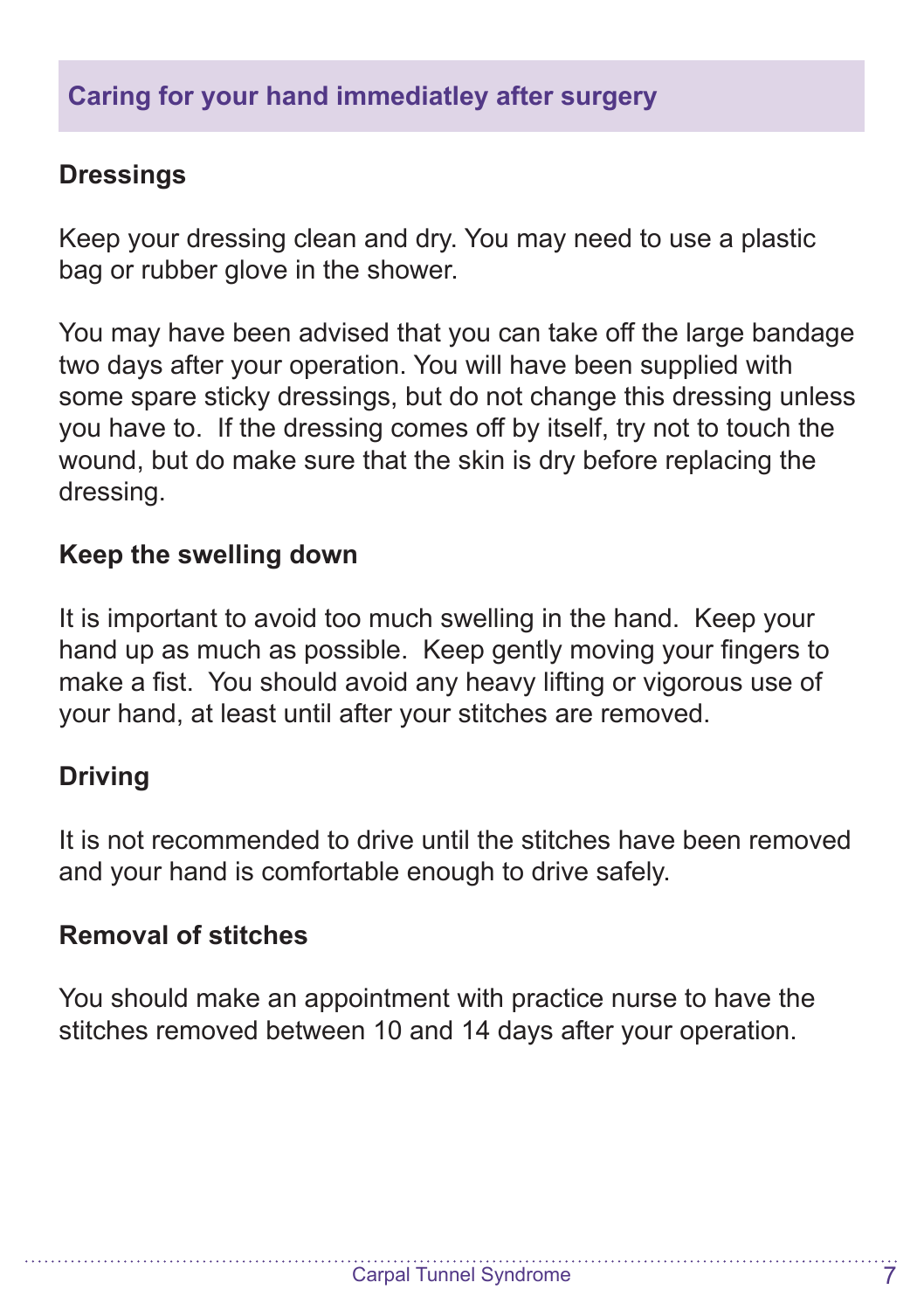You can start your wound care after your stitches have been removed.

## **What is a scar?**

A scar is a mixture of blood vessels, cells and fibrous tissue where there was once a wound in the skin. People scar differently. Scars are as unique as the individual.

## **How long do scars take to mature?**

Your scar will go through a process of changing colour, depth, texture and shape over a period of 12 to 18 months.

## **How do I care for my scar?**

It is important to care for your scar in the early stages after healing.

Scars lose the ability to produce their own oil and sweat, like the rest of the skin. After your stitches have been removed, it is important to moisturise and massage your scar regularly with a non-perfumed cream.

## **How should I massage my scar after Carpal Tunnel surgery?**

This will help to flatten and soften the scar, and can help to separate the different layers of tissue underneath the skin. It also helps with sensitivity in the scar.

Using an un-perfumed cream, perform deep and firm circular movements across the scar line and the area immediately around it. This ensures that the scar does not stick to the underlying surface which then helps the structures under the skin to move freely.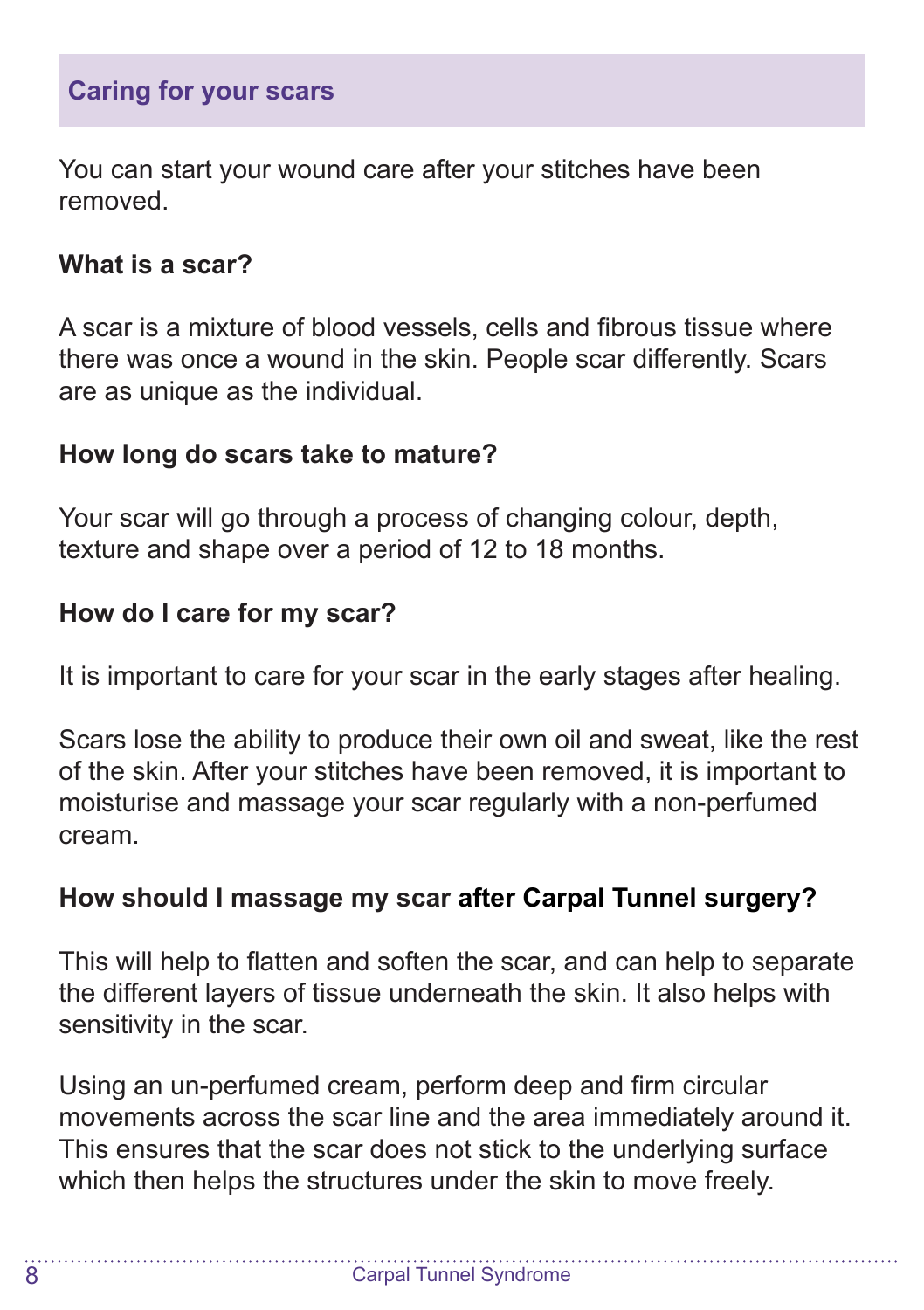If you have any questions about caring for your scar, please speak to your Surgeon.

## **How often should I massage my scar?**

You should massage your scar at least twice a day for a minimum of two minutes, for three months after your stitches are removed.

## **What are the benefits of massaging my scar?**

Massaging the scar stimulates the area around it, helping to reduce redness and swelling and speeding up the maturation and flattening of the scar.

Scars with altered sensation will significantly improve with regular massage. If your scar is tender, it is very important to touch it.

## **Do's and Don'ts for general activity**

## **Work**

You may be off work for up to six to eight weeks depending on your type of employment. Please discuss this with your surgeon.

## **Heavy lifting**

You should not do any heavy lifting for the first four to six weeks after surgery.

## **Driving**

You should not drive with stitches in your hand.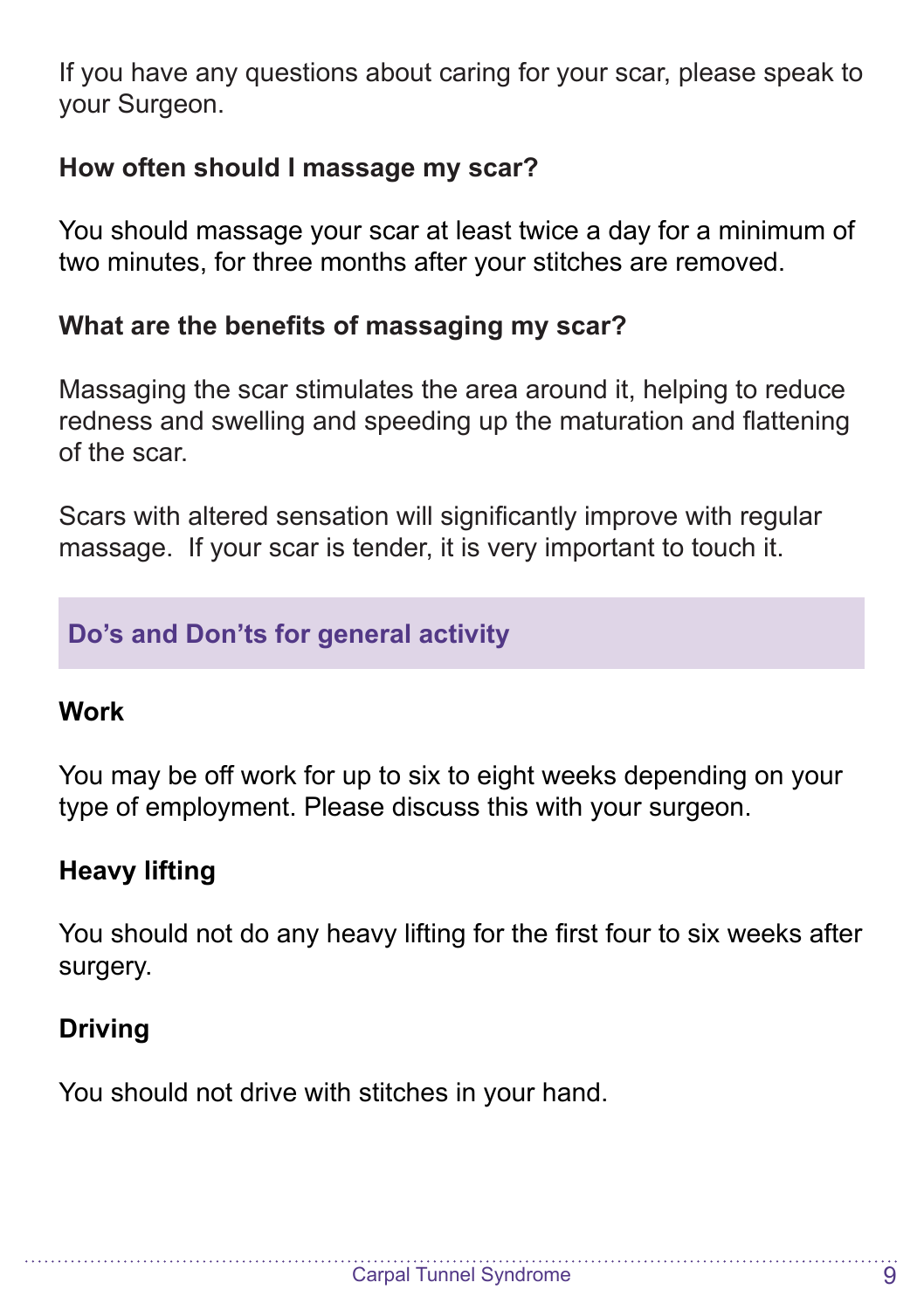## **At home**

Your ability to complete basic tasks will be reduced when you first go home. If you usually rely on your operated hand, your ability to prepare meals will be affected. You can do much to minimise any inconvenience by preparing before you come into hospital, for example:

- stock up on easy to prepare meals.
- make alternative arrangements for shopping, and
- make alternative arrangements for domestic tasks.

If you have any concerns about how you will manage at home, please let us know. Our Occupational Therapist may be able to offer some practical advice.

**Further information**

If you have any questions or concerns, please email **handsurgery@gjnh.scot.nhs.uk** or contact the orthopaedic clinic during office hours on 0141 951 5553. For out of hours, you should contact the Senior Nurse via the switchboard on 0141 951 5000.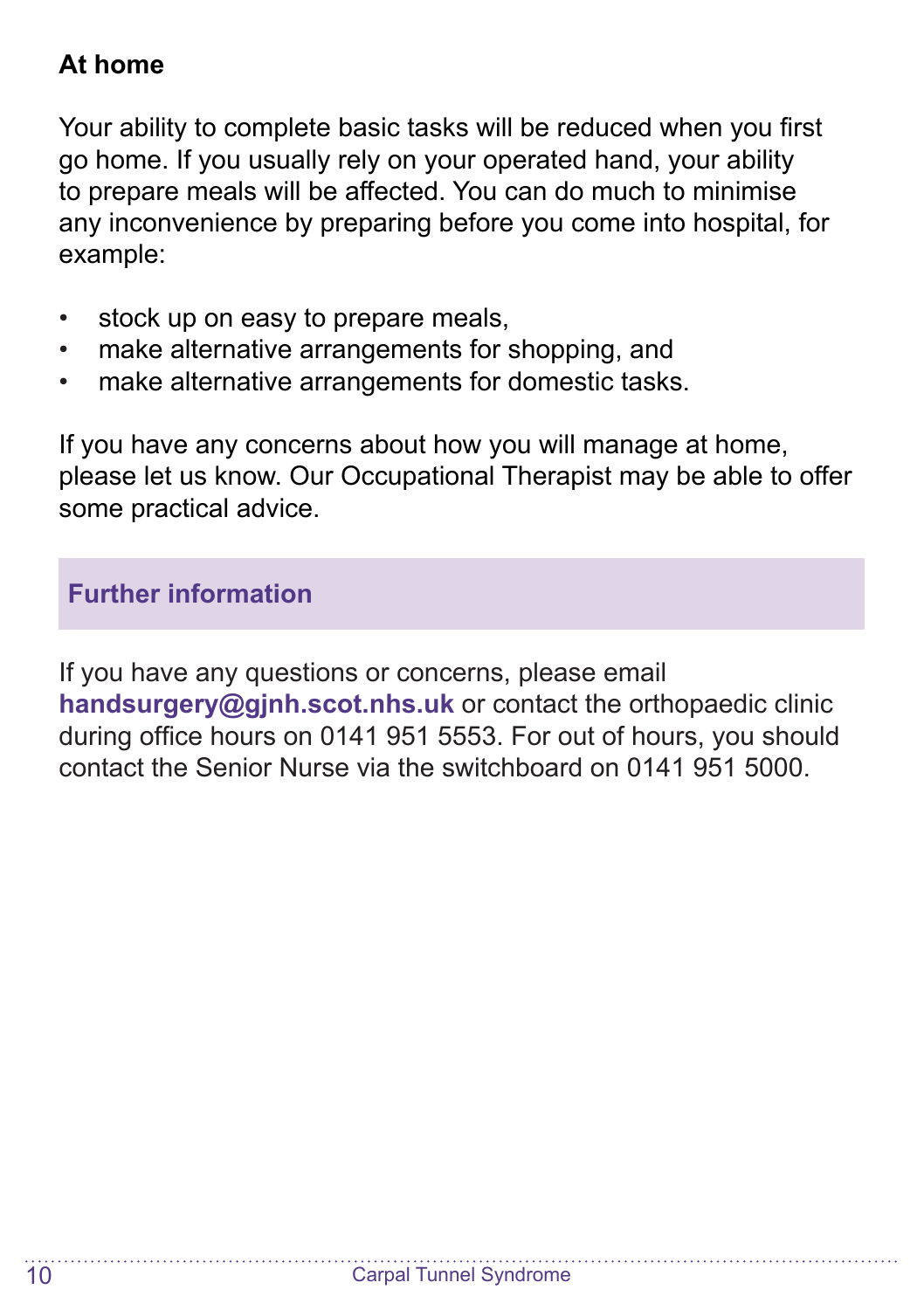| <b>Notes</b> |
|--------------|
|              |
|              |
|              |
|              |
|              |
|              |
|              |
|              |
|              |
|              |
|              |
|              |
|              |
|              |
|              |
|              |
|              |